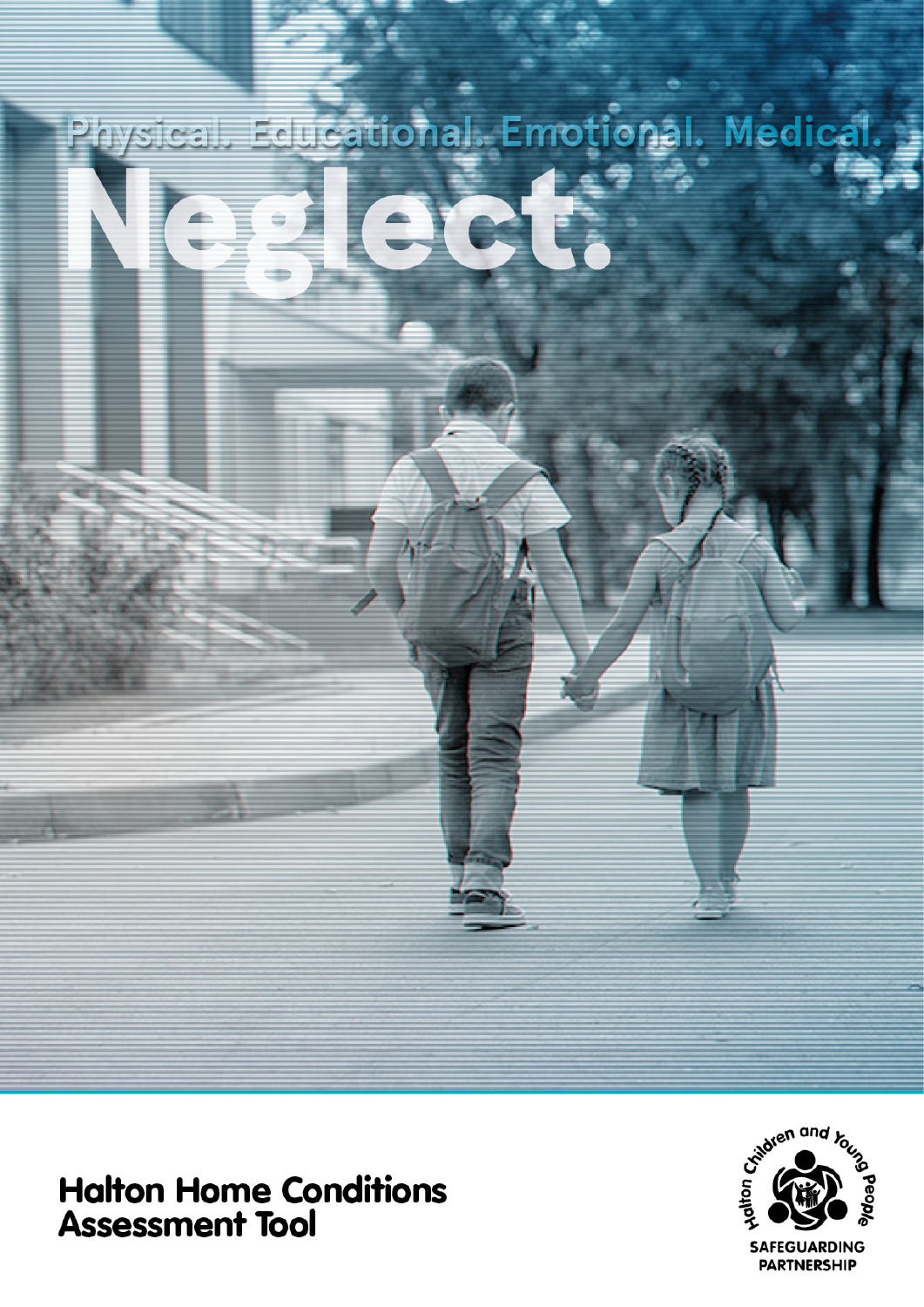### **HALTON HOME CONDITIONS ASSESSMENT TOOL**

**Developed from DOH Home Conditions Assessment references cited by DOH:** Davie CE, Hutt SJ, Vincent E & Mason M (1984) *The young child at home*. NFERNelson, Windsor

### **Background**

The purpose of this tool is to support practitioners to assess the physical environment in which a child is living.

The use of a list helps with the objectivity of observation and supports the practitioner to think about the impact on the individual children within the home. For example an open bottle of bleach in the bathroom will pose different levels of risk for a toddler and a teenager.

Once completed you will need to calculate the total score. The scoring outcomes have been found to correlate highly with children's abilities. Children from homes with low scores usually have better language and intellectual development. This does not mean that all children from high scoring homes will have poor intellectual progress.

In order to be able to complete the tool it is necessary to look over the home. The caregiver can be asked whether they have any problems with their housing, or whether the nature of their accommodation causes difficulties from the point of view of bringing up the children. This can lead naturally to a request to look round. The tool can b completed with the parent or the practitioner can use after the visit to support their recordings and analysis of what they have observed in the home.

The tool helps to prioritise areas to target support and provides a baseline for home conditions on which improvement can be measured. It can also support supervision or referral discussion – the practitioner can state that they completed the tool and the outcome was a score of 9; as the tool is used across the partnership there will be a shared understanding that this would indicate very poor home conditions.

Date:

Name and Agency of practitioner completing the tool:

Was the visit announced or unannounced: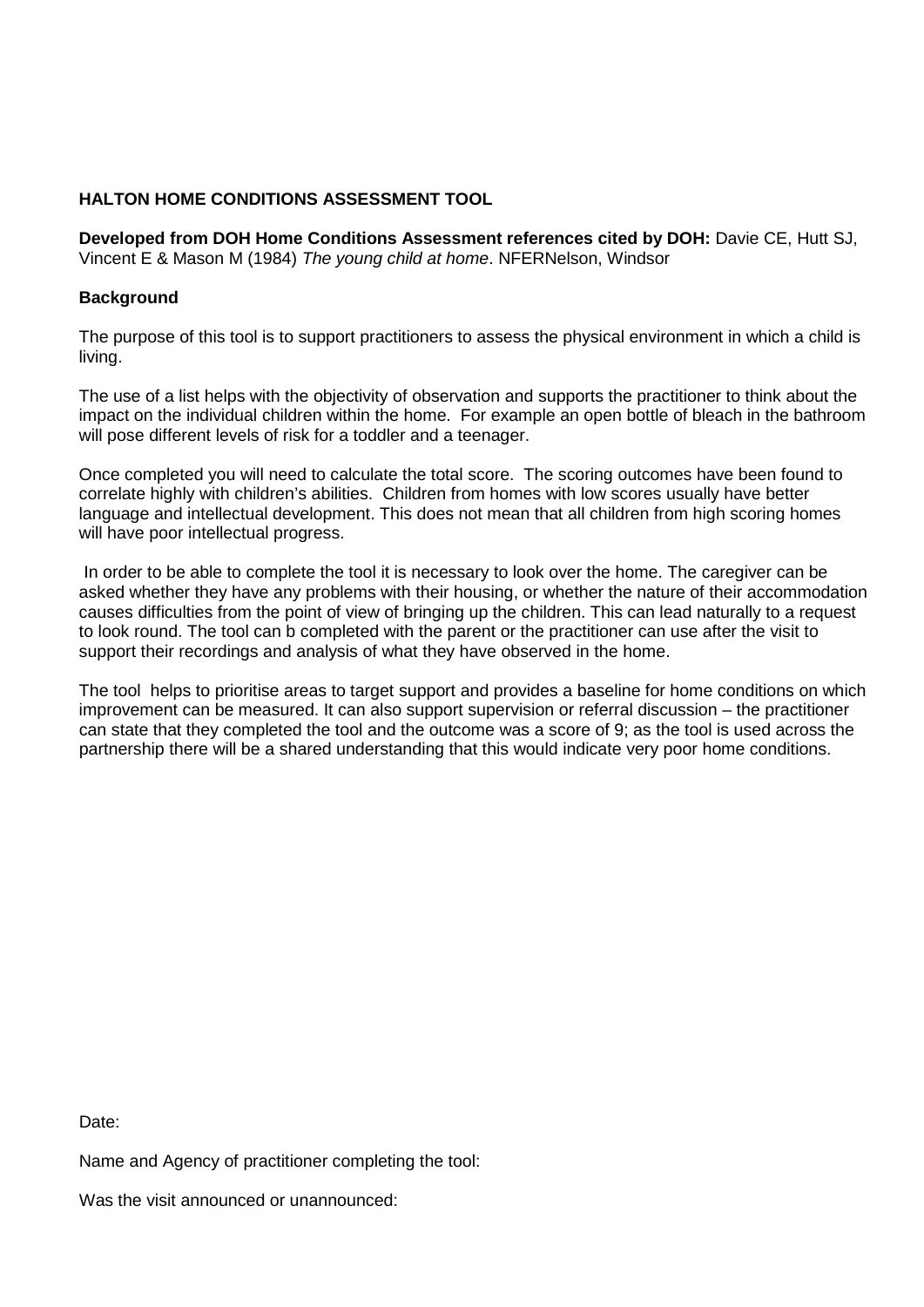### Who was home?

# Who did you complete the tool with?

|     |                                                                                                                                                  | Additional comments/likely impact on the<br>child(ren) residing in the home | Score 0 or 1<br>please state<br>if not<br>observed |
|-----|--------------------------------------------------------------------------------------------------------------------------------------------------|-----------------------------------------------------------------------------|----------------------------------------------------|
| 1.  | Smell (e.g. stale cigarette smoke,<br>rotting food)                                                                                              |                                                                             |                                                    |
| 2.  | Floors soiled, covered in bits,<br>crumbs etc.                                                                                                   |                                                                             |                                                    |
| 3.  | Drug paraphernalia evident within<br>the home and/or prescribed<br>medications are not safely stored                                             |                                                                             |                                                    |
| 4.  | General decorative order poor -<br>obviously in need of attention<br>(e.g. badly stained wall paper,<br>broken windows, holes in<br>walks/doors. |                                                                             |                                                    |
| 5.  | There are a lack of toys or the home<br>is cluttered with many broken toys<br>and/or toys are not age appropriate                                |                                                                             |                                                    |
| 6.  | Kitchen sink, draining board, work<br>surfaces or cupboard door<br>have not been washed for a<br>considerable period of time                     |                                                                             |                                                    |
| 7.  | Evidence of rodents in the home                                                                                                                  |                                                                             |                                                    |
| 8.  | Surfaces in the house have not been<br>dusted for a<br>considerable period of time                                                               |                                                                             |                                                    |
| 9.  | Cooking implements, cutlery or<br>crockery showing ingrained dirt<br>and/or these items remain<br>unwashed until they are needed<br>again        |                                                                             |                                                    |
| 10. | Lavatory, bath or basin showing<br>ingrained dirt                                                                                                |                                                                             |                                                    |
| 11. | Furnishings or furniture soiled or<br>broken                                                                                                     |                                                                             |                                                    |
| 12. | Carer's or children's, clothing clearly<br>unwashed, or hair<br>matted and unbrushed                                                             |                                                                             |                                                    |
| 13. | Bedding unclean or not provided                                                                                                                  |                                                                             |                                                    |
| 14. | Garden or yard uncared for and<br>strewn with rubbish                                                                                            |                                                                             |                                                    |
| 15. | The home does not have electricity<br>and/or heating and or hot water                                                                            |                                                                             |                                                    |

Overall summary of the likely impact on the child of home conditions.